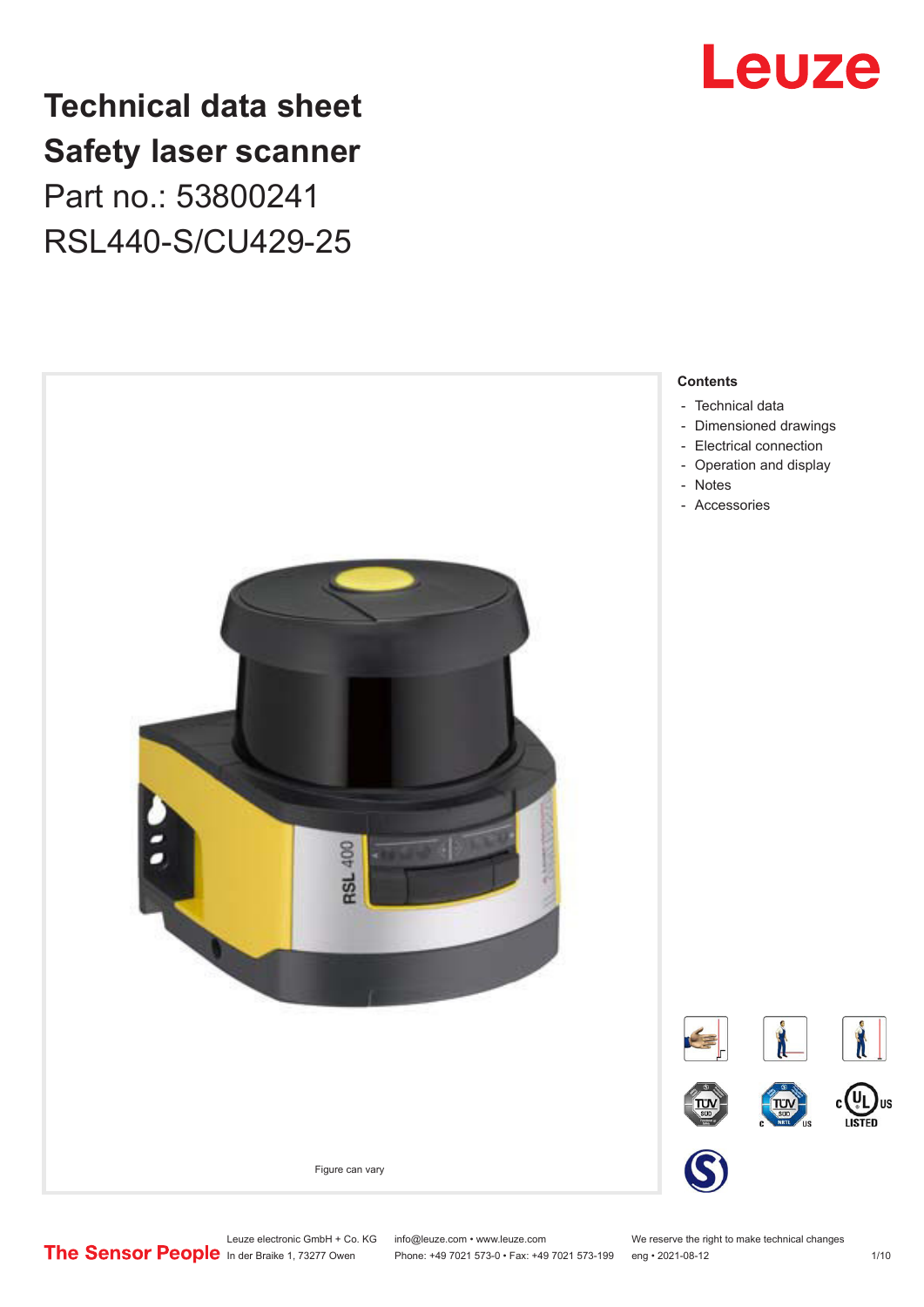# <span id="page-1-0"></span>**Technical data**

# Leuze

### **Basic data**

| <b>Series</b>    | <b>RSL 400</b>                                    |
|------------------|---------------------------------------------------|
| Application      | Mobile danger zone guarding                       |
|                  | Mobile side guarding                              |
|                  | Stationary access quarding                        |
|                  | Stationary danger zone quarding                   |
|                  |                                                   |
| <b>Functions</b> |                                                   |
| <b>Functions</b> | Data output, configurable                         |
|                  | Dynamic contactor monitoring (EDM),<br>selectable |
|                  | E-stop linkage                                    |
|                  | Four-field mode                                   |
|                  |                                                   |

Resolution, selectable Safe time delay, internal

### **Characteristic parameters**

| <b>Type</b>            | 3, IEC/EN 61496          |
|------------------------|--------------------------|
| <b>SIL</b>             | 2, IEC 61508             |
| <b>SILCL</b>           | 2, IEC/EN 62061          |
| Performance Level (PL) | d, EN ISO 13849-1        |
| $PFH_{n}$              | 0.00000009 per hour      |
| $PFH_n$                | 9E-08 per hour           |
| Mission time $T_{M}$   | 20 years, EN ISO 13849-1 |
| Category               | 3, EN ISO 13849          |
|                        |                          |

### **Protective field data**

| Scanning angle                                   | 270°            |
|--------------------------------------------------|-----------------|
| Minimum adjustable range                         | $50 \text{ mm}$ |
| Number of field pairs, reversible                | Up to $100$     |
| Number of quads, reversible                      | 50              |
| Number of protective functions                   | 2 Piece(s)      |
| Number of independent sensor confi-<br>gurations | Up to 10        |
| Diffuse reflection, min.                         | 1.8%            |
| <b>Operating range</b>                           | $0 \dots 3$ m   |
|                                                  |                 |

### **Warning field data**

| Number of field pairs    | Up to $100$     |
|--------------------------|-----------------|
| <b>Operating range</b>   | $020$ m         |
| Object size              | 150 mm x 150 mm |
| Diffuse reflection, min. | 10%             |

### **Optical data**

| Light source                    | Laser, Infrared        |
|---------------------------------|------------------------|
| Laser light wavelength          | $905 \text{ nm}$       |
| Laser class                     | 1, IEC/EN 60825-1:2014 |
| <b>Transmitted-signal shape</b> | Pulsed                 |
| <b>Repetition frequency</b>     | 90 kHz                 |
|                                 |                        |

### **Measurement data**

| Distance resolution       | 1 mm    |
|---------------------------|---------|
| Detection range           | $050$ m |
| <b>Diffuse reflection</b> | 20%     |
| <b>Angular resolution</b> | 01°     |
|                           |         |

### **Electrical data**

**Protective circuit COVER 1999** Overvoltage protection

| Performance data                                      |                                                                              |
|-------------------------------------------------------|------------------------------------------------------------------------------|
| Supply voltage U <sub>B</sub>                         | 24 V, DC, -30  20 %                                                          |
| max.                                                  | Current consumption (without load), 700 mA, (use power supply unit with 3 A) |
| Power consumption, max.                               | 17 W, For 24 V, plus output load                                             |
| Outputs                                               |                                                                              |
| Number of safety-related switching<br>outputs (OSSDs) | 4 Piece(s)                                                                   |
| Safety-related switching outputs                      |                                                                              |
| <b>Type</b>                                           | Safety-related switching output OSSD                                         |
| Switching voltage high, min.                          | 20.8 V                                                                       |
| Switching voltage low, max.                           | 2V                                                                           |
| Voltage type                                          | DC                                                                           |
| Safety-related switching output 1                     |                                                                              |
| Assignment                                            | Connection 1, gray wire                                                      |
| <b>Switching element</b>                              | Transistor, PNP                                                              |
| Safety-related switching output 2                     |                                                                              |
| Assignment                                            | Connection 1, pink wire                                                      |
| <b>Switching element</b>                              | Transistor, PNP                                                              |
| Safety-related switching output 3                     |                                                                              |
| <b>Assignment</b>                                     | Connection 1, yellow/gray wire                                               |
| <b>Switching element</b>                              | Transistor, PNP                                                              |
|                                                       |                                                                              |
| Safety-related switching output 4                     |                                                                              |
| Assignment<br><b>Switching element</b>                | Connection 1, pink/green wire<br>Transistor, PNP                             |
| <b>Service interface</b>                              |                                                                              |
| Type                                                  | Bluetooth, USB                                                               |
| <b>Bluetooth</b>                                      |                                                                              |
| <b>Function</b>                                       | Configuration/parametering                                                   |
| <b>Frequency band</b>                                 | 2,400  2,483.5 MHz                                                           |
| <b>Radiated transmitting power</b>                    | Max. 4.5 dBm (2.82 mW), class 2                                              |
| USB                                                   |                                                                              |
| Function                                              | Configuration/parametering                                                   |
| <b>Connection</b>                                     | USB 2.0 mini-B, socket                                                       |
| Transmission speed, max.                              | 12 Mbit/s                                                                    |
| Cable length                                          | ≤ 5 $m$<br>active cables.                                                    |
| <b>Connection</b>                                     |                                                                              |
| <b>Number of connections</b>                          | 2 Piece(s)                                                                   |
| <b>Connection 1</b><br><b>Function</b>                | Machine interface                                                            |
| <b>Type of connection</b>                             | Cable                                                                        |
| <b>Cable length</b>                                   | 25,000 mm                                                                    |
| <b>Sheathing material</b>                             | Longer cable lengths are possible using<br><b>PVC</b>                        |
| Cable color                                           | <b>Black</b>                                                                 |
| <b>Number of conductors</b>                           | 29 - wire                                                                    |
| Wire cross section supply                             | 1 $mm2$                                                                      |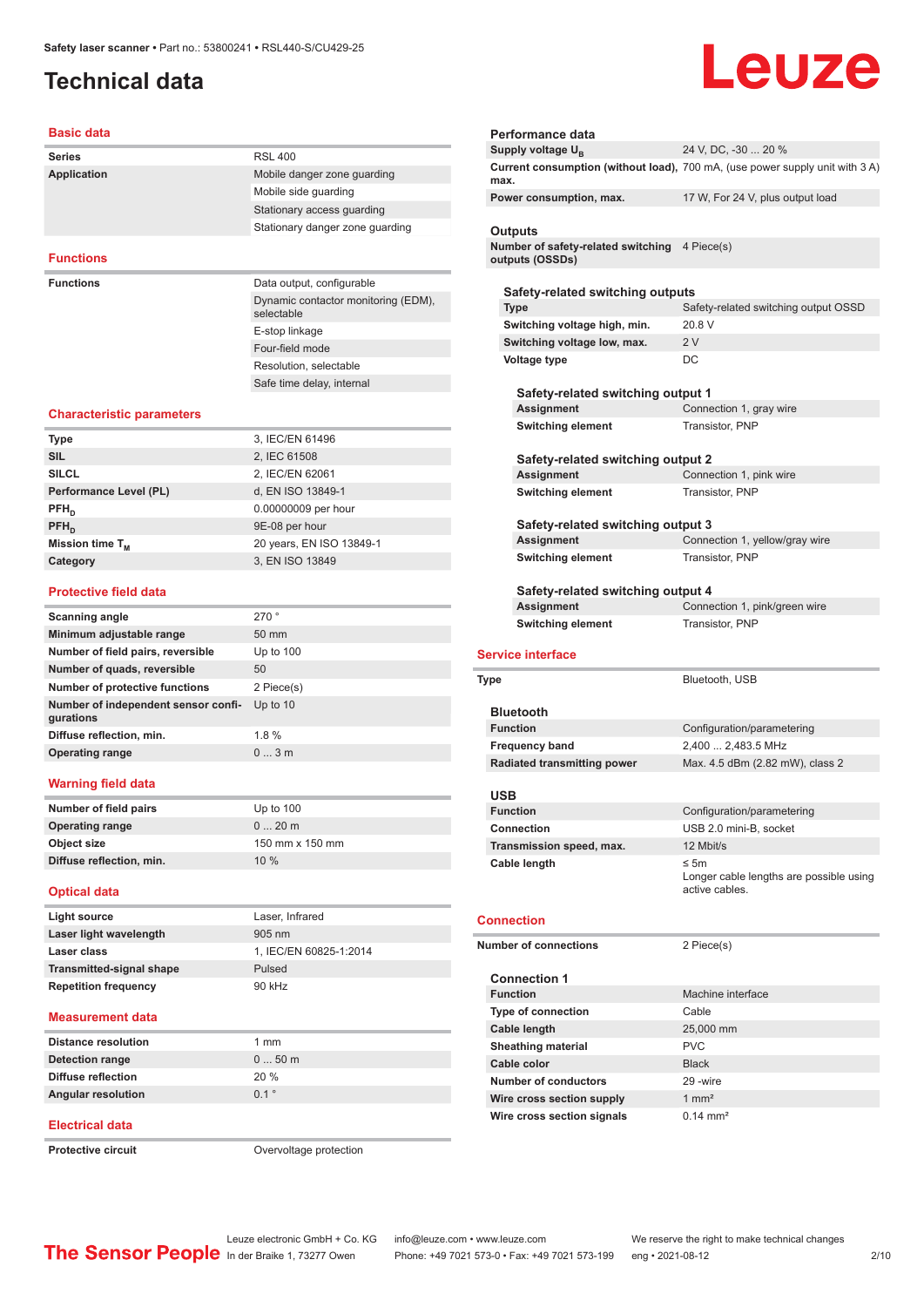# **Technical data**

# Leuze

| <b>Connection 2</b>       |                 |
|---------------------------|-----------------|
| <b>Function</b>           | Data interface  |
| <b>Type of connection</b> | Connector       |
| <b>Thread size</b>        | M <sub>12</sub> |
| <b>Type</b>               | Female          |
| <b>Material</b>           | Metal           |
| No. of pins               | 4-pin           |
| Encoding                  | D-coded         |
|                           |                 |

**Mechanical data**

**Cable properties**

**Cable resistance, max.** 15 Ω

| Dimension (W x H x L)    | 140 mm x 149 mm x 140 mm     |
|--------------------------|------------------------------|
| <b>Housing material</b>  | Metal                        |
|                          | Plastic                      |
| <b>Metal housing</b>     | Diecast zinc                 |
| Lens cover material      | Plastic/PC                   |
| Net weight               | 3,000q                       |
| <b>Housing color</b>     | Yellow, RAL 1021             |
| <b>Type of fastening</b> | Mounting plate               |
|                          | Through-hole mounting        |
|                          | Via optional mounting device |

### **Operation and display**

| Type of display             | Alphanumerical display |
|-----------------------------|------------------------|
|                             | <b>LED</b> indicator   |
| <b>Number of LEDs</b>       | 6 Piece(s)             |
| Type of configuration       | Software Sensor Studio |
| <b>Operational controls</b> | Software Sensor Studio |

### **Environmental data**

| Ambient temperature, operation     | $0 \dots 50$ °C |
|------------------------------------|-----------------|
| Ambient temperature, storage       | $-2060 °C$      |
| Relative humidity (non-condensing) | 1595%           |

### **Certifications**

| Degree of protection                                               | IP 65          |
|--------------------------------------------------------------------|----------------|
| <b>Protection class</b>                                            | III, EN 61140  |
| <b>Certifications</b>                                              | c TÜV Süd US   |
|                                                                    | c UL US        |
|                                                                    | <b>TÜV Süd</b> |
| Test procedure for EMC in accordance DIN 40839-1/3                 |                |
| with standard                                                      | EN 61496-1     |
| Test procedure for oscillation in<br>accordance with standard      | EN 60068-2-6   |
| Test procedure for continuous shock<br>in accordance with standard | IEC 60068-2-29 |
| <b>US patents</b>                                                  | US 10,304,307B |
|                                                                    | US 7,656,917 B |
|                                                                    | US 7.696.468 B |
|                                                                    | US 8,520,221 B |
|                                                                    |                |
| <b>Classification</b>                                              |                |
| <b>Customs tariff number</b>                                       | 85365019       |
| eCl@ss 5.1.4                                                       | 27272705       |
| eCl@ss 8.0                                                         | 27272705       |
| eCl@ss 9.0                                                         | 27272705       |
| eCl@ss 10.0                                                        | 27272705       |

**eCl@ss 11.0** 27272705 **ETIM 5.0** EC002550 **ETIM 6.0** EC002550 **ETIM 7.0** EC002550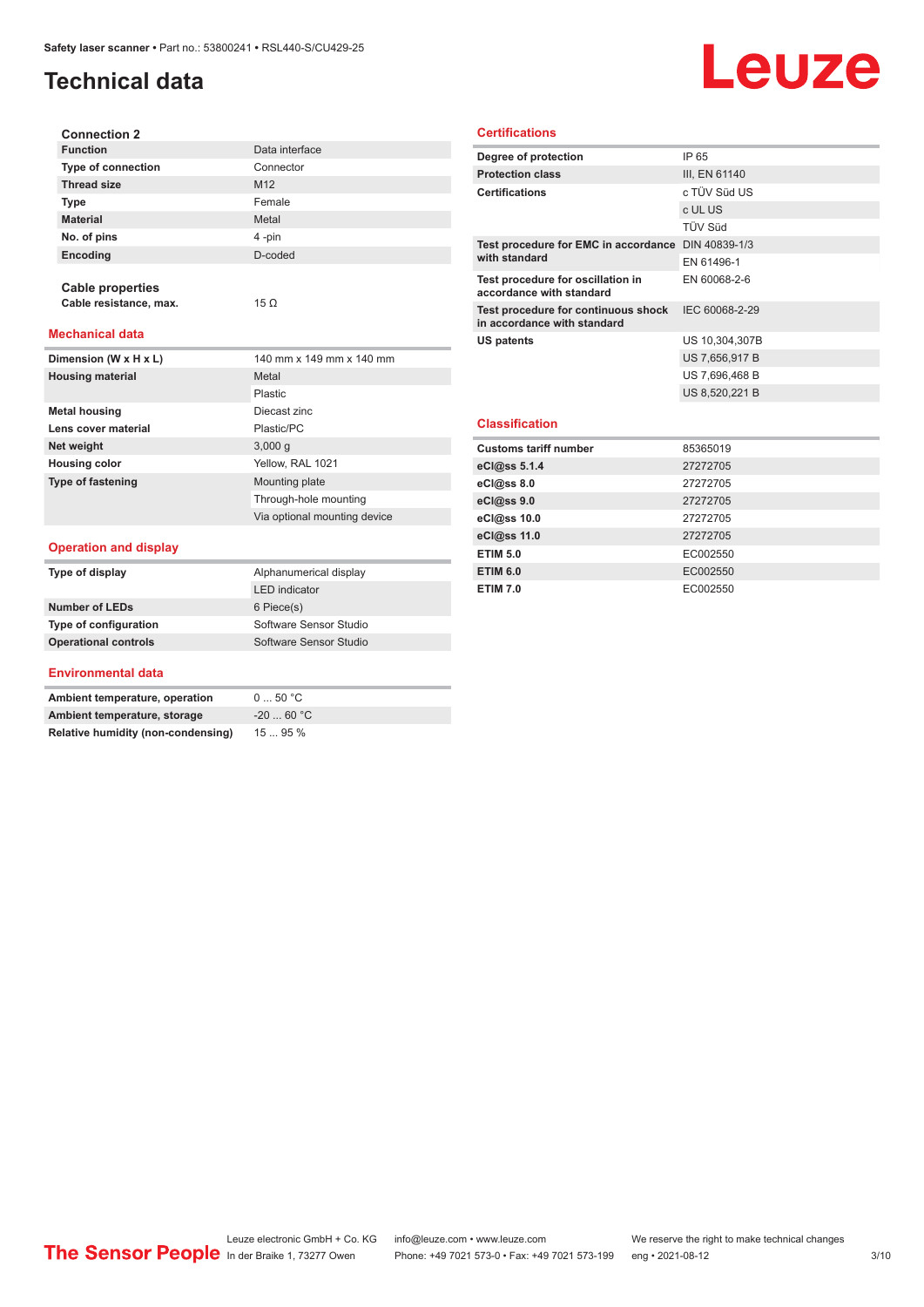# <span id="page-3-0"></span>**Dimensioned drawings**

All dimensions in millimeters

Dimensions safety laser scanner with connection unit









1 Scan level

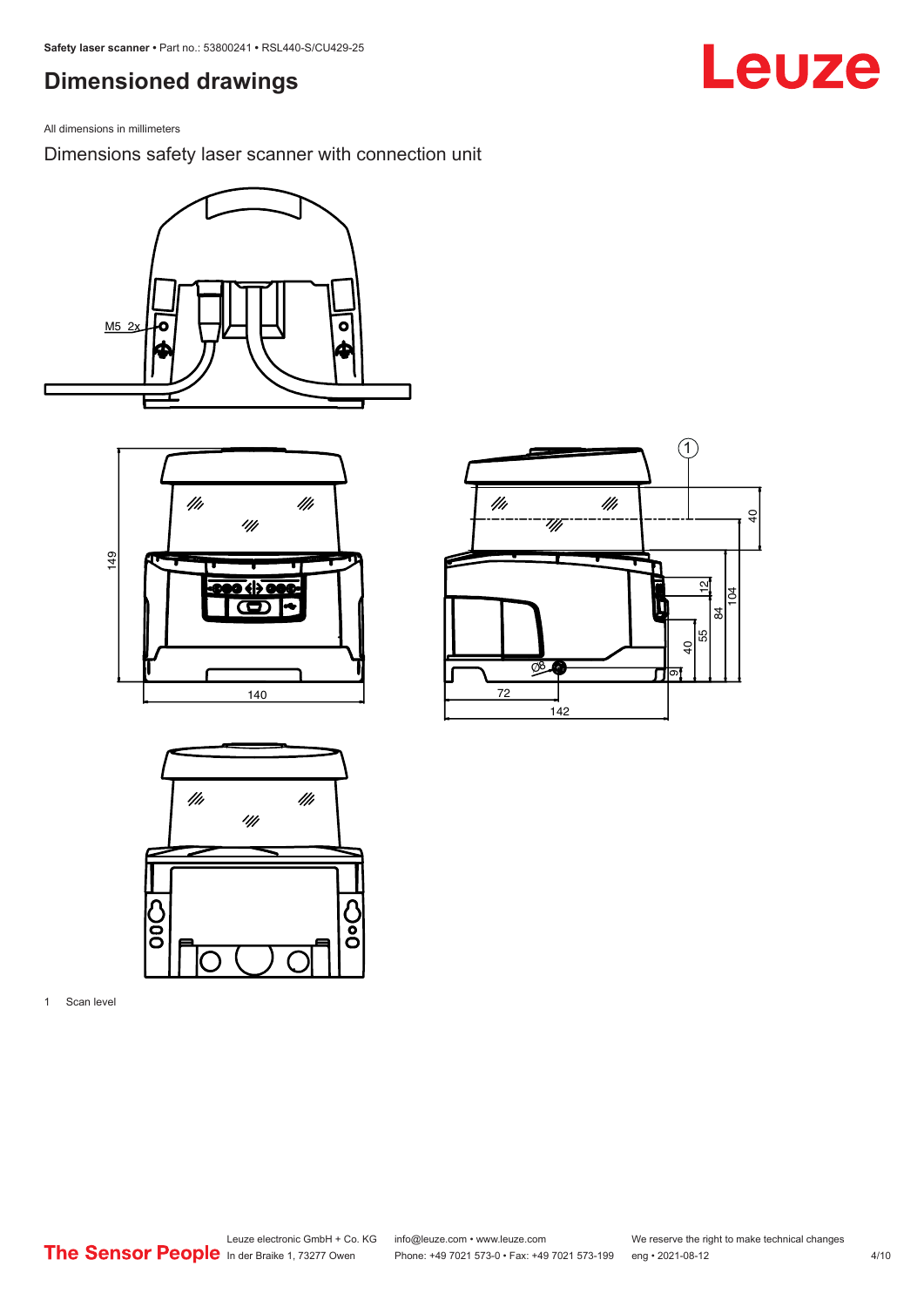# **Dimensioned drawings**

Mounting dimensions safety laser scanner with connection unit



Minimum space requirements for installation and replacement of scanner unit



Leuze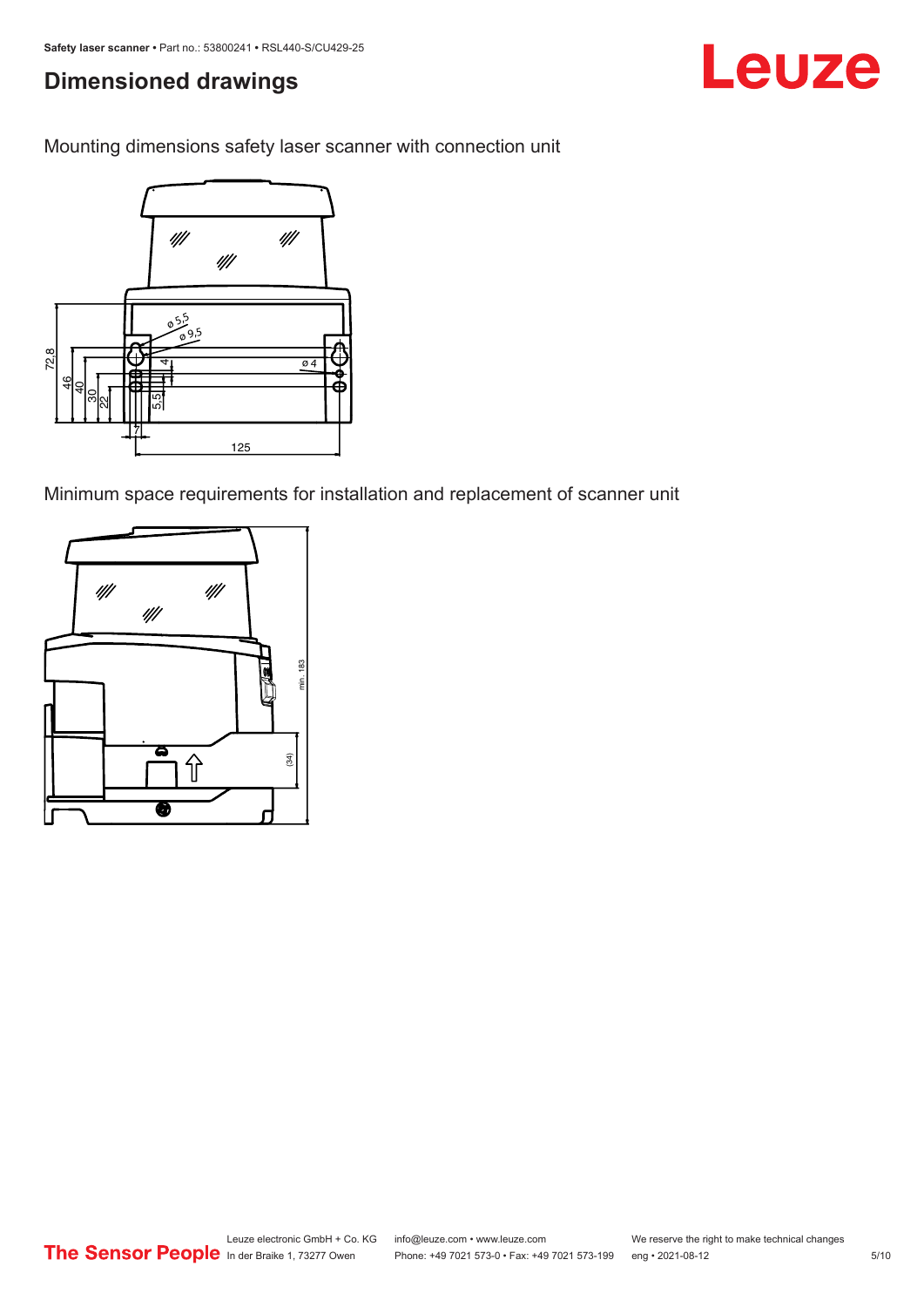# <span id="page-5-0"></span>**Dimensioned drawings**

# Leuze

Dimensions of scanning range



1 Reference point for distance measurement and protective field radius

# **Electrical connection**

### **Connection 1**

| <b>Function</b>             | Machine interface   |
|-----------------------------|---------------------|
| Type of connection          | Cable               |
| Cable length                | 25,000 mm           |
| <b>Sheathing material</b>   | <b>PVC</b>          |
| Cable color                 | <b>Black</b>        |
| <b>Number of conductors</b> | 29 - wire           |
| Wire cross section supply   | $1 \text{ mm}^2$    |
| Wire cross section signals  | $0.14 \text{ mm}^2$ |

### **Conductor color Conductor assignment**

| White                 | RES1            |
|-----------------------|-----------------|
| <b>Brown</b>          | $+24V$          |
| Green                 | EA1             |
| Yellow                | A1              |
| Gray                  | OSSDA1          |
| Pink                  | OSSDA2          |
| <b>Blue</b>           | GND / Ground    |
| Red                   | <b>MELD</b>     |
| <b>Black</b>          | F <sub>1</sub>  |
| <b>Violet</b>         | F <sub>2</sub>  |
| Gray / Pink           | F <sub>3</sub>  |
| Blue / Red            | F <sub>4</sub>  |
| Green / White         | F <sub>5</sub>  |
| Brown / Green         | SE <sub>1</sub> |
| White / Yellow        | SE <sub>2</sub> |
| <b>Brown / Yellow</b> | A2              |
| Gray / White          | A <sub>3</sub>  |
| Brown / Gray          | A4              |
| Pink / White          | EA <sub>2</sub> |
| Brown / Pink          | EA3             |

Leuze electronic GmbH + Co. KG info@leuze.com • www.leuze.com We reserve the right to make technical changes In der Braike 1, 73277 Owen Phone: +49 7021 573-0 • Fax: +49 7021 573-199 eng • 2021-08-12 6 /10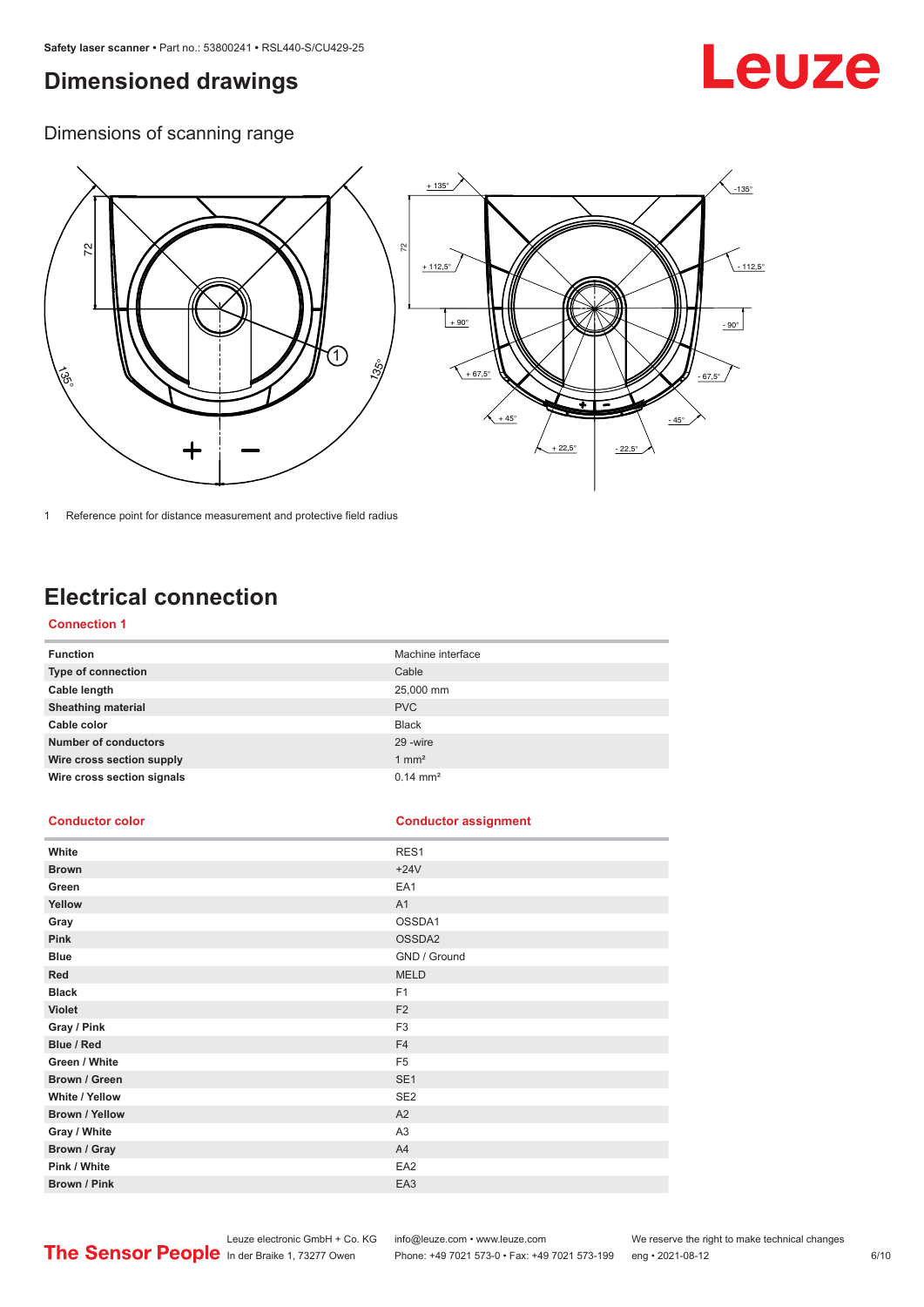# <span id="page-6-0"></span>**Electrical connection**

### **Conductor color Conductor assignment**

| <b>Blue / White</b>  | EA4                |
|----------------------|--------------------|
| <b>Blue / Brown</b>  | F <sub>6</sub>     |
| Red / White          | F7                 |
| Brown / Red          | F <sub>8</sub>     |
| <b>Black / White</b> | F <sub>9</sub>     |
| <b>Black / Brown</b> | F <sub>10</sub>    |
| Gray / Green         | RES <sub>2</sub>   |
| Gray / Yellow        | OSSDB1             |
| Green / Pink         | OSSDB <sub>2</sub> |

### **Connection 2**

| <b>Function</b>          | Data interface   |
|--------------------------|------------------|
| Type of connection       | Connector        |
| <b>Thread size</b>       | M12              |
| <b>Type</b>              | Female           |
| <b>Material</b>          | Metal            |
| No. of pins              | $4$ -pin         |
| Encoding                 | D-coded          |
| <b>Connector housing</b> | <b>FE/SHIELD</b> |

| Pin | <b>Pin assignment</b> | <b>Conductor color</b> |  |
|-----|-----------------------|------------------------|--|
|     | TD+                   | Yellow                 |  |
| ຳ   | $RD+$                 | White                  |  |
| ິ   | TD-                   | Orange                 |  |
|     | RD-                   | <b>Blue</b>            |  |
|     |                       |                        |  |

# **Operation and display**

| <b>LED</b>     | <b>Display</b>           | <b>Meaning</b>                                                                                                           |
|----------------|--------------------------|--------------------------------------------------------------------------------------------------------------------------|
| 1              | Off                      | Device switched off                                                                                                      |
|                | Red, continuous light    | OSSD off                                                                                                                 |
|                | Red, flashing            | Error                                                                                                                    |
|                | Green, continuous light  | OSSD on                                                                                                                  |
| $\overline{2}$ | Off                      | RES deactivated or RES activated and released                                                                            |
|                | Yellow, flashing         | Protective field occupied                                                                                                |
|                | Yellow, continuous light | RES activated and blocked but ready to be unlocked - protective field<br>free and linked sensor is enabled if applicable |
| 3              | Off                      | Free warning field                                                                                                       |
|                | Blue, continuous light   | Warning field interrupted                                                                                                |
| $\overline{4}$ | Off                      | Free warning field                                                                                                       |
|                | Blue, continuous light   | Warning field interrupted                                                                                                |
| 5              | Off                      | RES deactivated or RES activated and released                                                                            |
|                | Yellow, flashing         | Protective field occupied                                                                                                |
|                | Yellow, continuous light | RES activated and blocked but ready to be unlocked - protective field<br>free and linked sensor is enabled if applicable |
| 6              | Off                      | Device switched off                                                                                                      |
|                | Red, continuous light    | OSSD off                                                                                                                 |
|                | Red, flashing            | Error                                                                                                                    |
|                | Green, continuous light  | OSSD on                                                                                                                  |



FE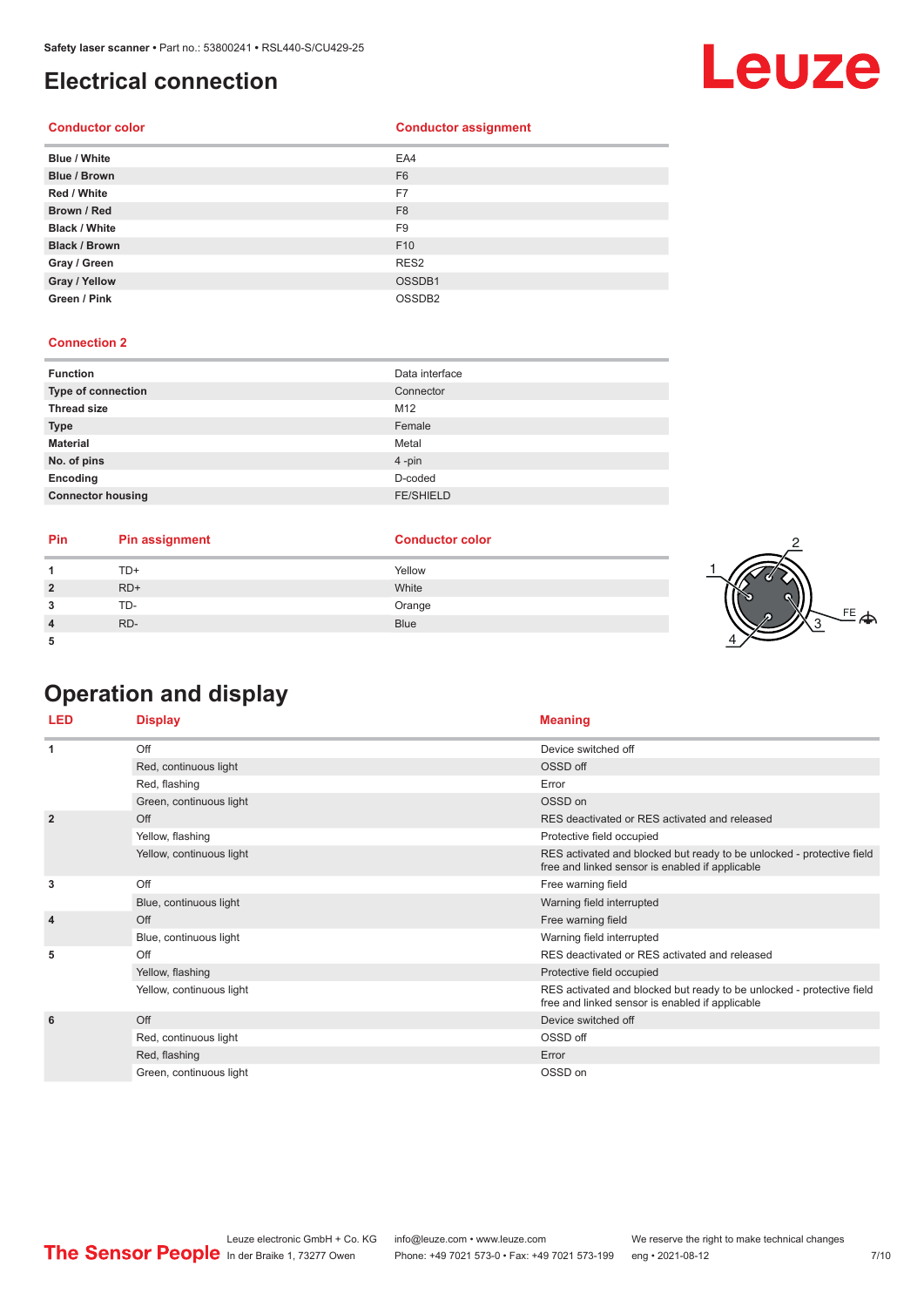# <span id="page-7-0"></span>**Notes**

### **Observe intended use!**

 $\&$  The product may only be put into operation by competent persons.

 $\%$  Only use the product in accordance with its intended use.



### **WARNING! INVISIBLE LASER RADIATION – CLASS 1 LASER PRODUCT**

The device satisfies the requirements of IEC 60825-1:2014 (EN 60825-1:2014) safety regulations for a product of **laser class 1** as well as the U.S. 21 CFR 1040.10 regulations with deviations corresponding to "Laser Notice No. 56" from May 8, 2019.

 $\&$  Observe the applicable statutory and local laser protection regulations.

 $\%$  The device must not be tampered with and must not be changed in any way. There are no user-serviceable parts inside the device. Repairs must only be performed by Leuze electronic GmbH + Co. KG.

## **Accessories**

## Connection technology - Interconnection cables

|                      |    | Part no. | <b>Designation</b>                     | <b>Article</b>        | <b>Description</b>                                                                                                                                                                         |
|----------------------|----|----------|----------------------------------------|-----------------------|--------------------------------------------------------------------------------------------------------------------------------------------------------------------------------------------|
| $_{\odot}$           | Ū  | 50135081 | <b>KSS ET-M12-4A-</b><br>RJ45-A-P7-050 | Interconnection cable | Suitable for interface: Ethernet<br>Connection 1: Connector, M12, Axial, Male, D-coded, 4-pin<br>Connection 2: RJ45<br>Shielded: Yes<br>Cable length: 5,000 mm<br>Sheathing material: PUR  |
| $_{\bigodot}$<br>œ   | 甘量 | 50135082 | <b>KSS ET-M12-4A-</b><br>RJ45-A-P7-100 | Interconnection cable | Suitable for interface: Ethernet<br>Connection 1: Connector, M12, Axial, Male, D-coded, 4-pin<br>Connection 2: RJ45<br>Shielded: Yes<br>Cable length: 10,000 mm<br>Sheathing material: PUR |
| $_{\mathbb{C}}$<br>œ | 甘晶 | 50135083 | <b>KSS ET-M12-4A-</b><br>RJ45-A-P7-150 | Interconnection cable | Suitable for interface: Ethernet<br>Connection 1: Connector, M12, Axial, Male, D-coded, 4-pin<br>Connection 2: RJ45<br>Shielded: Yes<br>Cable length: 15,000 mm<br>Sheathing material: PUR |

# Mounting technology - Mounting brackets

| Part no. | <b>Designation</b> | <b>Article</b>   | <b>Description</b>                                                                                                                                                                                                                       |
|----------|--------------------|------------------|------------------------------------------------------------------------------------------------------------------------------------------------------------------------------------------------------------------------------------------|
| 53800134 | <b>BT840M</b>      | Mounting bracket | Application: Mounting on chamfered 90° corner<br>Dimensions: 84.9 mm x 72 mm x 205.2 mm<br>Color: Yellow, RAL 1021<br>Type of fastening, at system: Through-hole mounting<br>Type of fastening, at device: Screw type<br>Material: Metal |

Leuze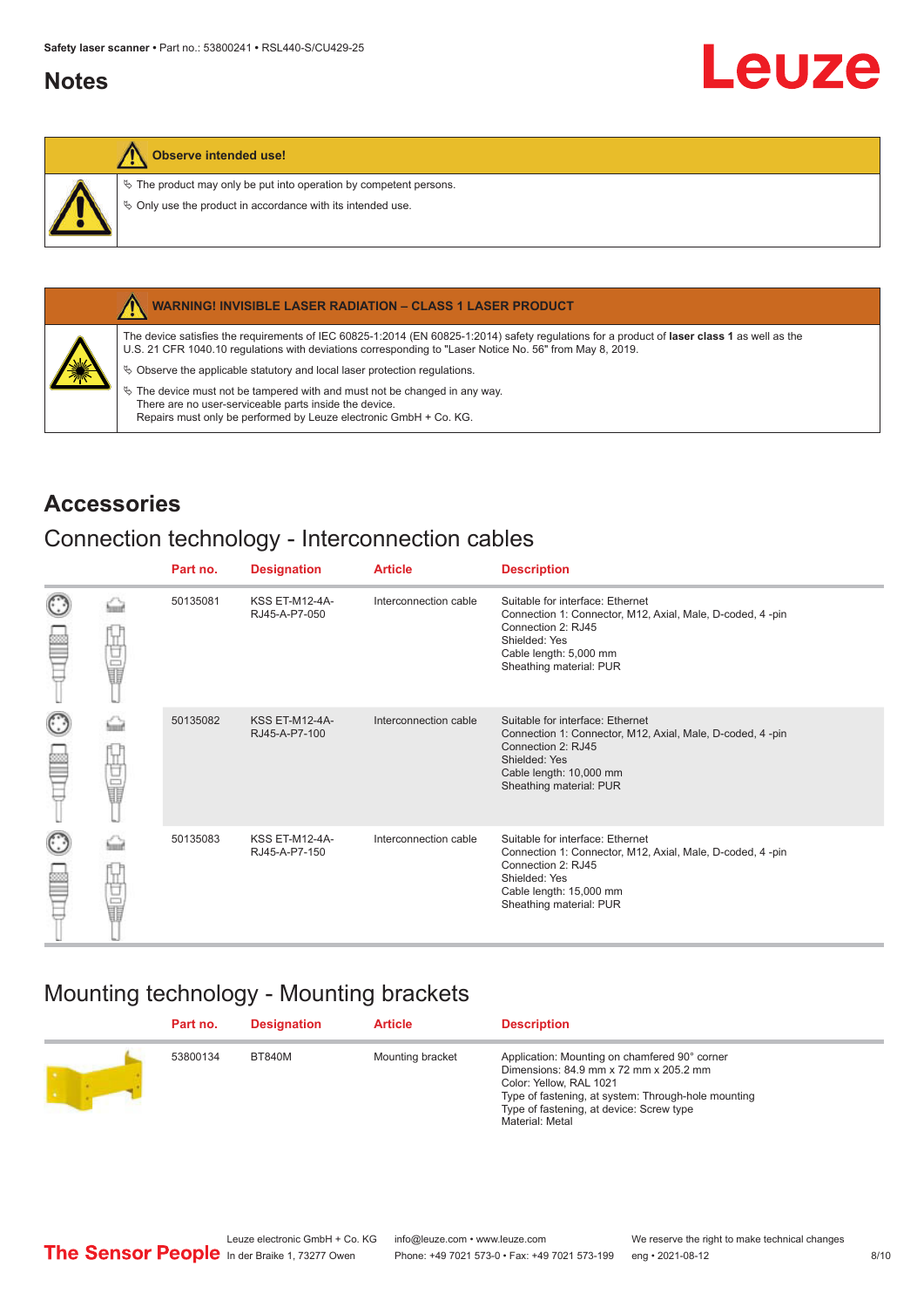## **Accessories**

# Leuze

| Part no. | <b>Designation</b> | <b>Article</b>   | <b>Description</b>                                                                                                                                                                                                                                                            |
|----------|--------------------|------------------|-------------------------------------------------------------------------------------------------------------------------------------------------------------------------------------------------------------------------------------------------------------------------------|
| 53800132 | <b>BTF815M</b>     | Mounting bracket | Application: Mounting bracket for floor mounting<br>Dimensions: 186 mm x 120 mm x 288 mm<br>Scan level height: 150 mm<br>Color: Yellow, RAL 1021<br>Type of fastening, at system: Through-hole mounting<br>Type of fastening, at device: Screw type<br><b>Material: Metal</b> |
| 53800133 | BTF830M            | Mounting bracket | Application: Mounting bracket for floor mounting<br>Dimensions: 186 mm x 275 mm x 288 mm<br>Scan level height: 300 mm<br>Color: Yellow, RAL 1021<br>Type of fastening, at system: Through-hole mounting<br>Type of fastening, at device: Screw type<br><b>Material: Metal</b> |

# Mounting

| Part no. | <b>Designation</b> | <b>Article</b> | <b>Description</b>                                             |
|----------|--------------------|----------------|----------------------------------------------------------------|
| 53800131 | BTP800M            | Loop guard     | Dimensions: 160 mm x 169 mm<br>Color: Black<br>Material: Metal |

# **General**

| Part no. | <b>Designation</b> | <b>Article</b> | <b>Description</b>                                                          |
|----------|--------------------|----------------|-----------------------------------------------------------------------------|
| 430400   | RS4-clean-Set1     | Cleaning set   | Number of cleaning cloths: 40 Piece(s)<br>Content of cleaning fluid: 150 ml |

# Services

| Part no. | <b>Designation</b> | <b>Article</b>                                  | <b>Description</b>                                                                                                                                                                                                                                                                                                                                                                                                                                                                                      |
|----------|--------------------|-------------------------------------------------|---------------------------------------------------------------------------------------------------------------------------------------------------------------------------------------------------------------------------------------------------------------------------------------------------------------------------------------------------------------------------------------------------------------------------------------------------------------------------------------------------------|
| S981051  | CS40-I-141         | Safety inspection<br>"Safety laser<br>scanners" | Details: Checking of a safety laser scanner application in accordance with<br>current standards and quidelines. Inclusion of the device and machine data in<br>a database, production of a test log per application.<br>Conditions: It must be possible to stop the machine, support provided by<br>customer's employees and access to the machine for Leuze employees must<br>be ensured.<br>Restrictions: Travel costs and accommodation expenses charged separately<br>and according to expenditure. |
| S981047  | CS40-S-141         | Start-up support                                | Details: For safety devices including stopping time measurement and initial<br>inspection.<br>Conditions: Devices and connection cables are already mounted, price not<br>including travel costs and, if applicable, accommodation expenses.<br>Restrictions: Max. 3 h., no mechanical (mounting) and electrical (wiring) work<br>performed, no changes (attachments, wiring, programming) to third-party<br>components in the nearby environment.                                                      |